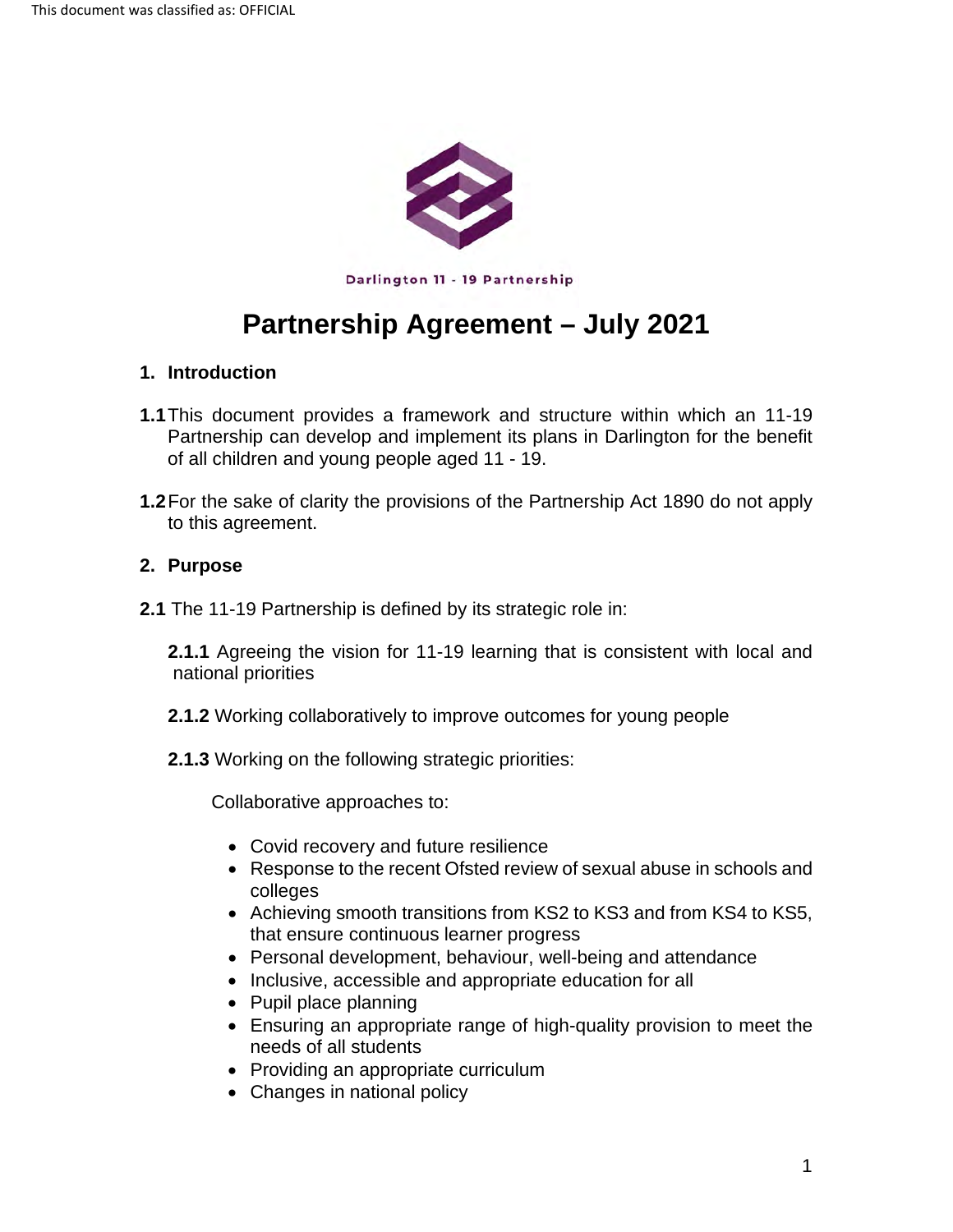# **3. Partners**

**3.1** The 11-19 Partnership will comprise:

- Headteachers and Principals of secondary schools (including academies and PRUs) and Chief Executives of multi-academy trusts
- Principals of Darlington College and Queen Elizabeth Sixth Form College
- The Assistant Director of Education and Inclusion, Darlington Borough Council, who may be accompanied by officers

A primary school Headteacher attends as an observer to represent primary schools. The Chair of the Leadership Group also attends 11 - 19 Partnership meetings.

- **3.2** The Partnership will appoint a Chair, by consensus, who will be a secondary Headteacher, Principal or Chief Executive of a multi-academy trust, and has the right level of authority and personal influence to enable the Partnership to reach decisions and make links to other relevant organisations.
- **3.3** The appointment of the Chair will be for a period of one year, unless otherwise agreed. If the position of Chair becomes vacant, an alternative Chair will be appointed by consensus at a Partnership meeting.
- **3.4** A Vice-Chair will be appointed by consensus for a period of one year, unless otherwise agreed. The Vice-Chair will be a Headteacher or Principal of a school or college that includes post-16 provision, or the Chief Executive of a multiacademy trust that includes post-16 provision, unless otherwise agreed.

# **4. Scope and Remit**

- **4.1** The 11-19 Partnership is a strategic body providing leadership, management, planning, co-ordination and accountability for 11-19 learning provision and development within the Borough of Darlington.
- **4.2** The overall aim of the Partnership is to ensure that Darlington is recognised as an area of excellence in the provision of 11-19 learning.
- **4.3** The Partnership will develop a clear, fit-for-purpose, deliverable and sustainable 11-19 Partnership Strategy. This strategy will be reviewed regularly by the Partnership.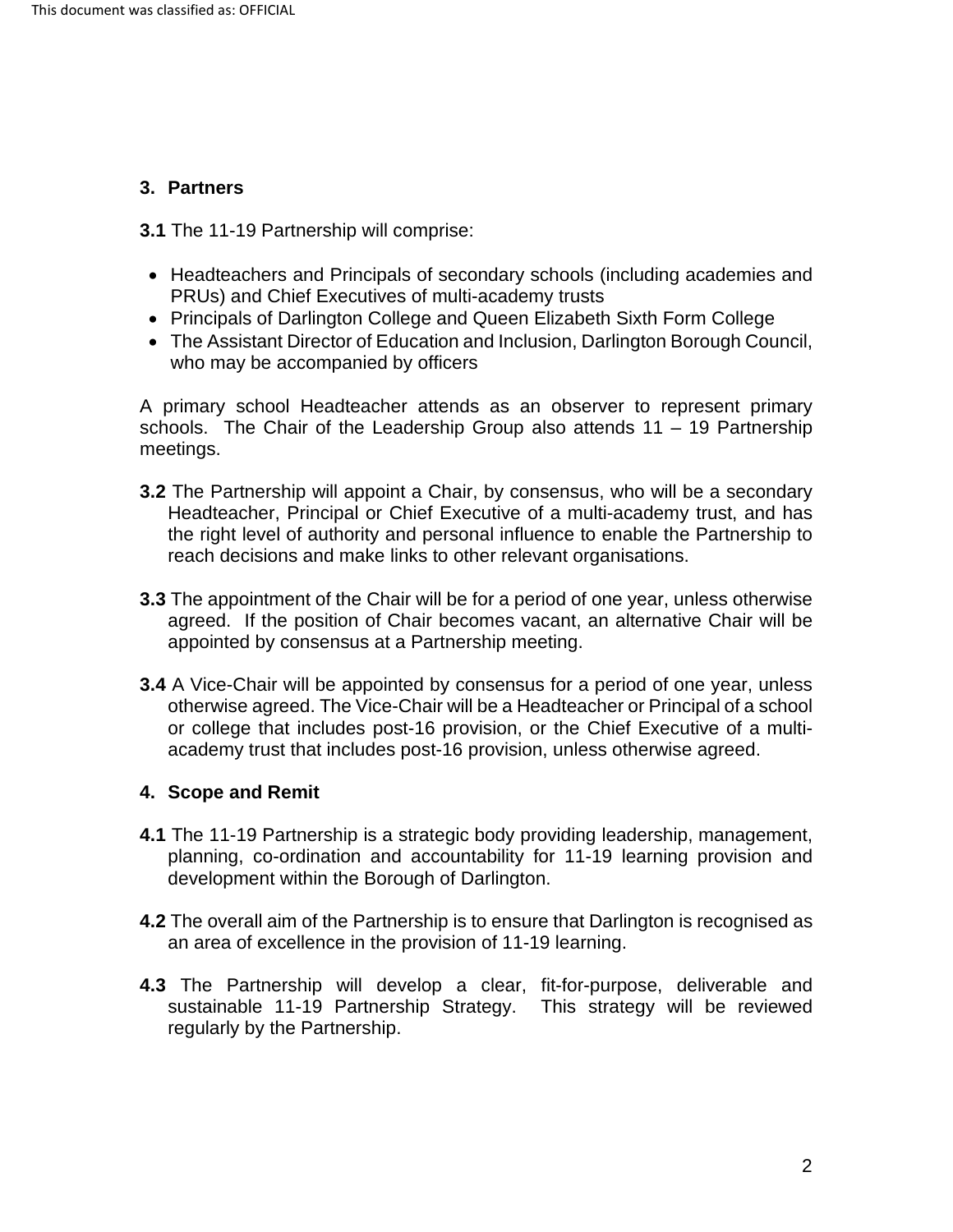# **5. Role and Responsibilities of Partners**

- **5.1** All Partnership members will attend meetings or provide another representative with delegated authority for decision-making on their behalf to attend meetings.
- **5.2** Partners will work collaboratively to improve outcomes for children and young people aged 11 – 19.
- **5.3** The Partnership operates a number of sub-groups and, where appropriate, will establish working groups to carry out specific pieces of work. Sub-groups and working groups are expected to make recommendations for consideration by the Partnership.
- **5.4** The Partnership may choose to delegate decision-making authority to its subgroups or working groups for specific purposes.
- **5.5** All Partnership members agree to communicate the work of the Partnership positively, pro-actively and consistently.
- **5.6** All Partnership members agree to fulfil the roles and complete the activities they agree to undertake on behalf of the Partnership within agreed timescales, within budget and to the highest standard.
- **5.7** Employees working within the Partnership are bound by the policies and procedures of their employing organisation, e.g. codes of conduct, anti-fraud and corruption, information governance, freedom of information, data protection, human rights, equal opportunities and DBS.
- **5.8**The Partners shall not be liable to each other for any loss incurred or suffered by another Partner or any third party as a result of any breach of this agreement.

#### **6. Structure**

- **6.1** The structure of the 11-19 Partnership will be:
	- **Chair and Vice-Chair** Individuals with the appropriate authority, knowledge, influence and independence
	- **Partnership Manager** A person capable of providing strategic leadership and management of the Partnership. The Partnership Manager and relevant officers of the local authority may attend as appropriate but will not have voting rights
	- **Partnership** The main body responsible for making decisions with respect to the 11-19 agenda in Darlington. It may also choose to delegate decisionmaking authority to sub-groups or working groups which will be similarly accountable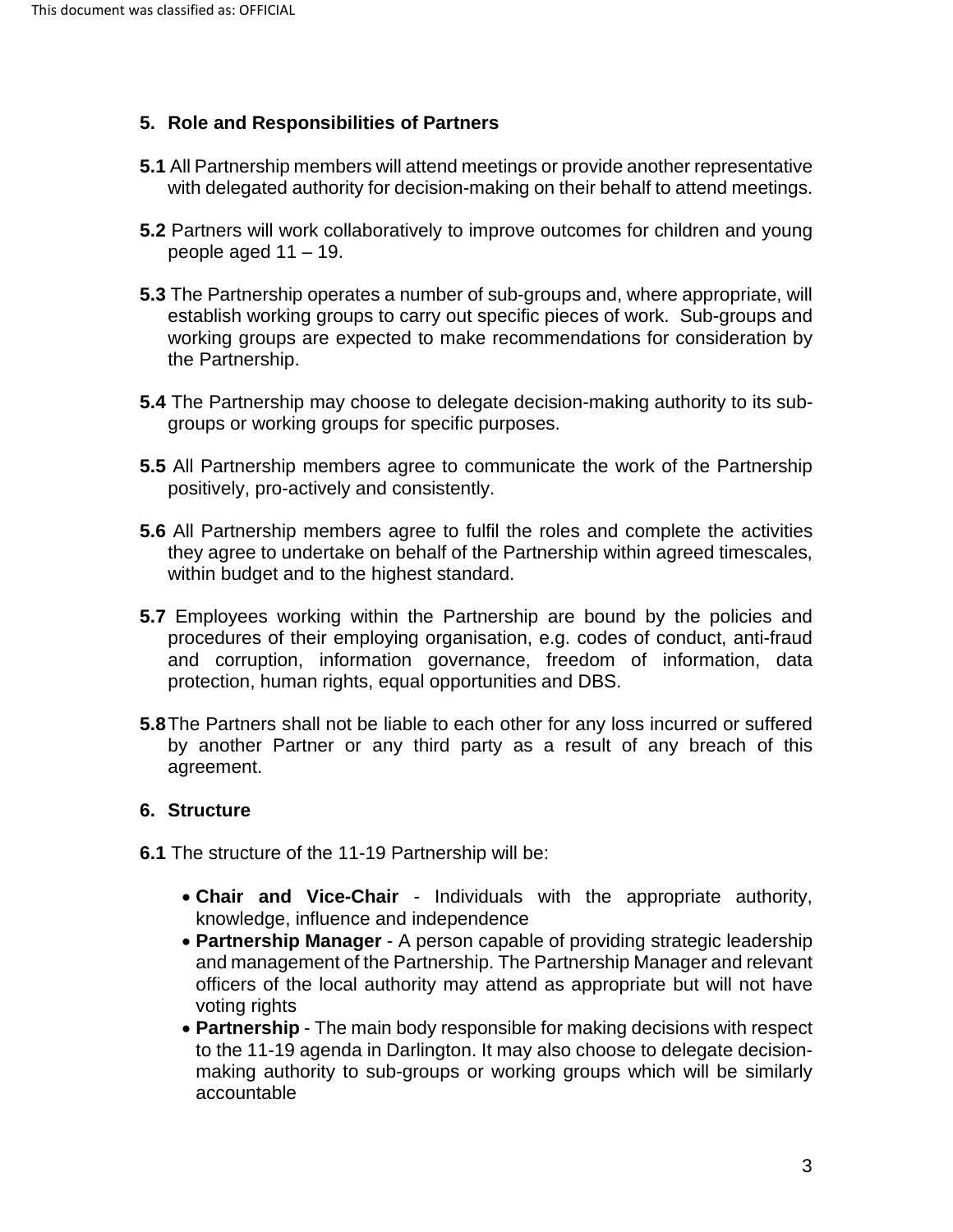- **Sub-groups and working groups** There will be a number of sub-groups responsible for policy development for specific areas of work as delegated by the Partnership
- **Support** The Education Partnerships team will arrange and support meetings for the Partnership and sub-groups
- **6.2** The Partnership will regularly review its structure and processes to ensure they are fit for purpose.

# **7. Meetings**

- **7.1** The Education Partnerships team will ensure that an agenda and papers are provided for each meeting.
- **7.2** All papers must be submitted to the Education Partnerships team a minimum of 8 working days prior to the meeting at which they are to be considered.
- **7.3** The Education Partnerships team undertakes to circulate papers a minimum of 5 working days prior to the meeting.
- **7.4** The Education Partnerships team will minute all Partnership meetings and will circulate the minutes within 10 working days of the meeting to all Partnership member representatives and attendees.
- **7.5** The Education Partnerships team will also support the sub-groups and working groups, where appropriate, where the same arrangements will apply to agendas, papers and minutes.
- **7.6** It is the responsibility of each member to ensure they are appropriately prepared for Partnership meetings. Similarly, if delegated representatives are sent, it is the responsibility of the Partnership member to ensure they are fully briefed and able to contribute to and reach agreement / vote on each and every issue put before and to the meeting.
- **7.7** A meeting will be considered quorate if 60% of members are in attendance.
- **7.8** Minutes of the meetings of the Partnership will make it clear that they do not express the views of individual partners.

# **8. Accountability, Performance Management and Reporting**

**8.1** The overall strategic direction of the 11 – 19 Partnership will be provided by the Darlington Education Strategy Group. The Darlington Education Strategy Group will approve any Partnership work programmes.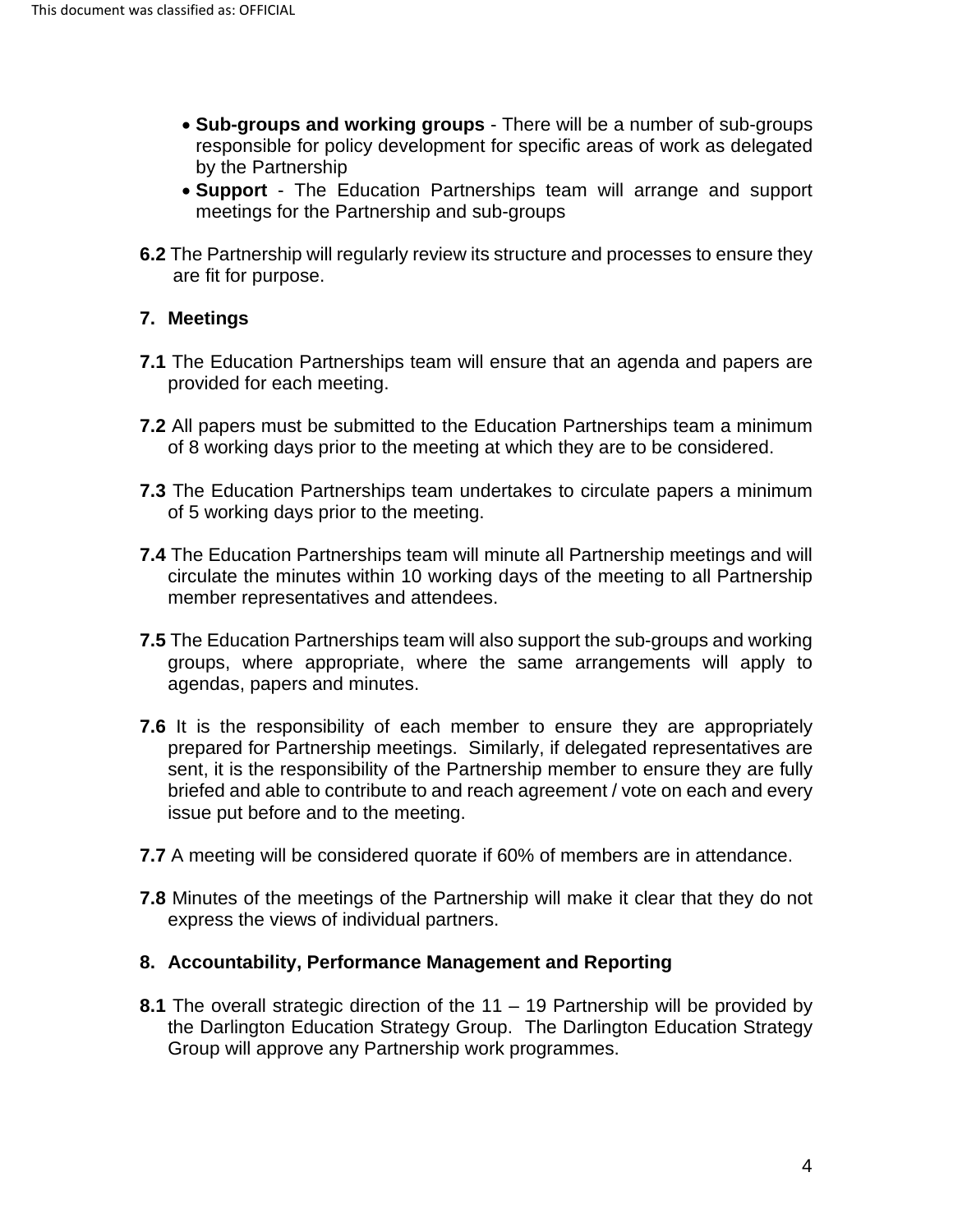- **8.2** The Partnership Manager will oversee the development of a high level, strategic 11-19 Partnership Strategy.
- **8.3** The Partnership Manager will have responsibility for reporting on progress to meet any targets set out in the Strategy and on any other criteria agreed as a requirement of external funding.
- **8.4** Each sub-group or working group will be required to provide progress reports.

# **9. Decision-making**

**9.1** It is a key principle of the Partnership that decisions should be made on the basis of consensus. Voting will only take place as a last resort and when it does, decisions will be made on a simple majority basis. In the event of a tie, the Chair will have a casting vote. It is not anticipated that voting will be necessary in the sub-group and working groups.

#### **10.Internal Audit**

- **10.1** To carry out their duties effectively, Internal Audit staff from partner organisations shall have access upon request to:
	- All assets, documents, accounts, property, vouchers, records, correspondence and other information and data from partner organisations, in relation to this agreement, which are reasonably necessary for the proper performance of their duties.
	- Any partner organisation or agency employee, to obtain information, explanations and assurance deemed necessary to form an opinion on the adequacy of systems and / or controls in relation to this agreement.

All officers and members of the partner organisations will render every assistance to internal auditors in the conduct of their business.

#### **11.Partnership Review**

- **11.1** The Partnership will undertake a review of its activities regularly to ensure that purpose, structure, plans, roles, budget and activities remain in line with local and national priorities.
- **11.2** The outcomes from the review will be discussed by the Partnership, which will consider the need for any changes to the plans and processes of the Partnership.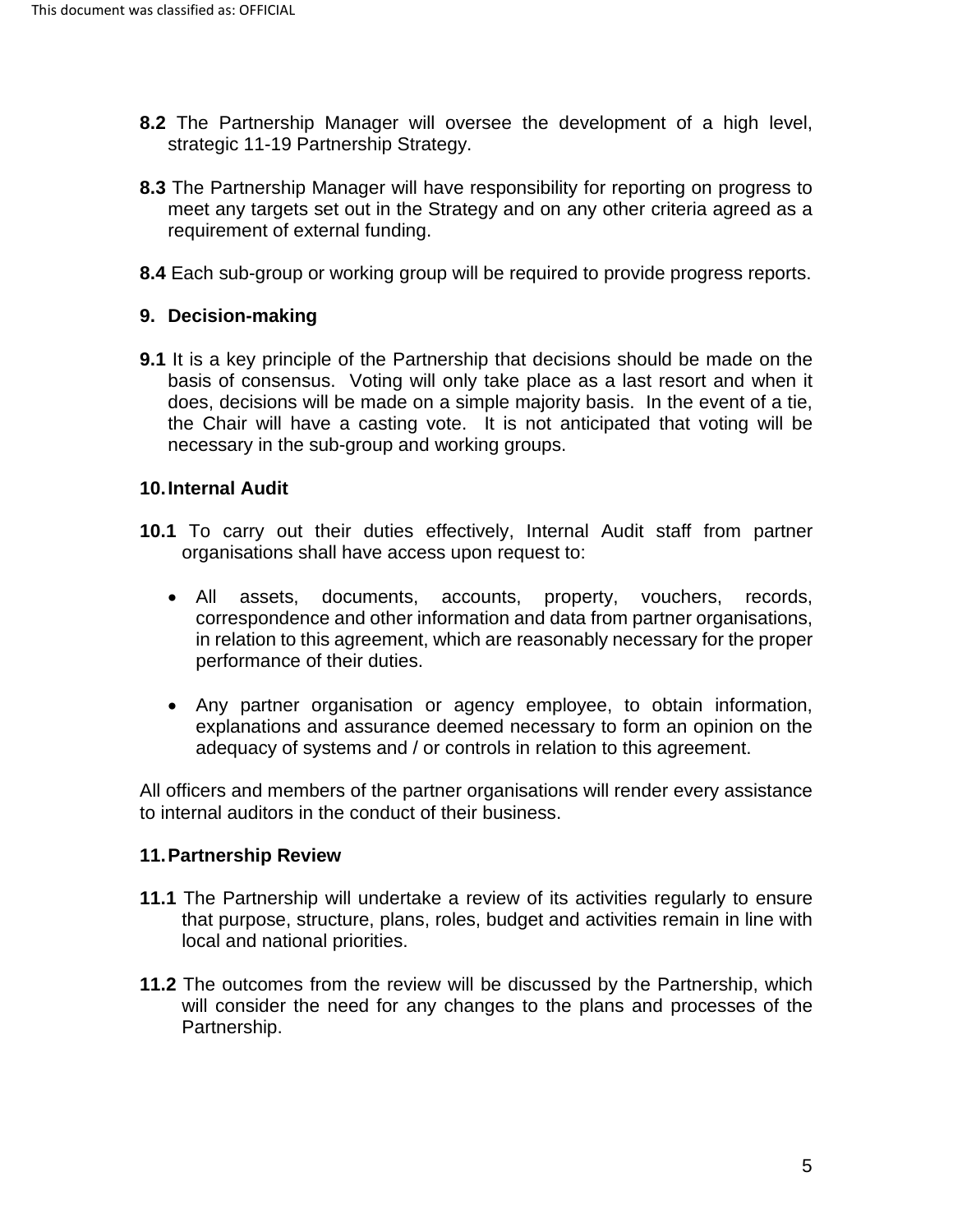### **12.Dispute Resolution**

- **12.1** The Partnership expects that any disputes between Partnership members will be resolved by discussions and negotiation.
- **12.2** When any Partnership member or members feel that the Partnership or Partnership member(s) has not met their obligations under this agreement, this should first be discussed between the parties.
- **12.3** If necessary, the Partnership Manager should attempt informally to mediate between the parties.
- **12.4** A Partnership member will be deemed to have not met their obligations if they have not met their commitments to participation and action agreed with the Partnership or its constituent groups, including the persistent non-attendance of a Partnership member or delegated representative or a breach of the terms and conditions contained in the Partnership Agreement.

#### **13.Interests of Members of the Partnership**

- **13.1** Members of the Partnership must not take part in a decision or seek to influence a decision in which they have a relevant interest.
- **13.2** They have a relevant interest if their personal well-being or financial position, or that of any relative or friends of theirs may be affected by the decision.
- **13.3** A member may also have a relevant interest if they are members of a group or body who will benefit from a contract, grant or other financial relationship with the Partnership or another member of the Partnership as a result of a decision of the Partnership.
- **13.4** If a decision is made in which they have a relevant interest, they should leave the room and not take part in any discussion.

# **14.Joining and Leaving the Partnership**

- **14.1** Joining the Partnership
- **14.1.1** The Partnership agrees that no Partnership member can authorise the joining of an organisation to the Partnership without the formal agreement of the Partnership in a unanimous vote.
- **14.2** Leaving the Partnership
- **14.2.** All members of the Partnership are expected to fulfil their duties as set out in this agreement. If a member is regularly absent from Partnership meetings,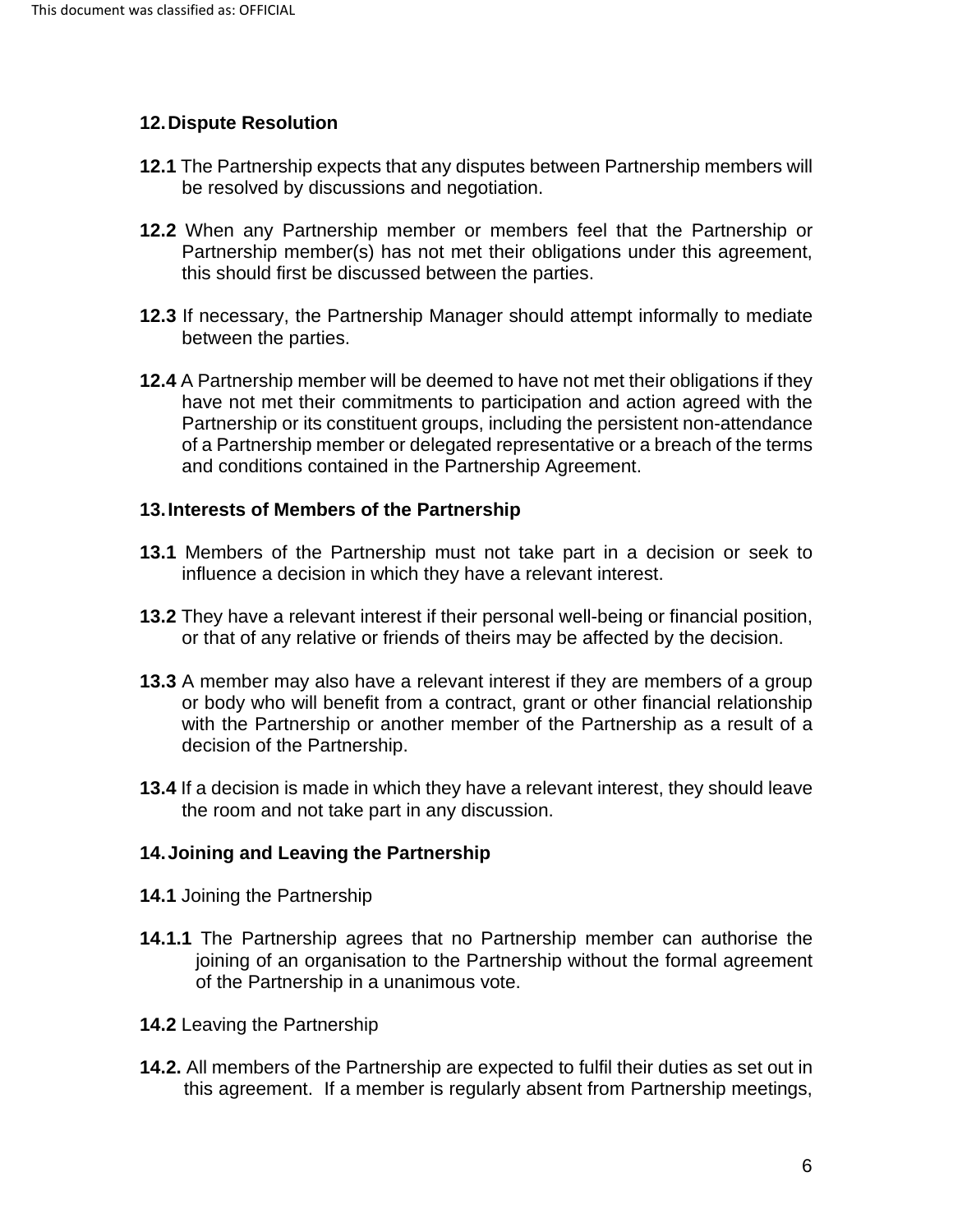without sending a deputy, or does not fulfil the other stated roles and responsibilities of partners, he or she will be asked to leave the Partnership.

#### **15. Winding up the Partnership**

**15.1** The Partnership will continue until it reaches a consensus that its work has reached a conclusion or cannot proceed further. It will be the joint responsibility of the Partnership members to ensure a smooth transition and handover of ongoing activities which minimises any disruption to young people and those organisations involved in 11-19 learning provision.

#### **16. Review of this Agreement**

**16.1** This Partnership Agreement will be reviewed annually by the Partnership and, where appropriate, variations agreed.